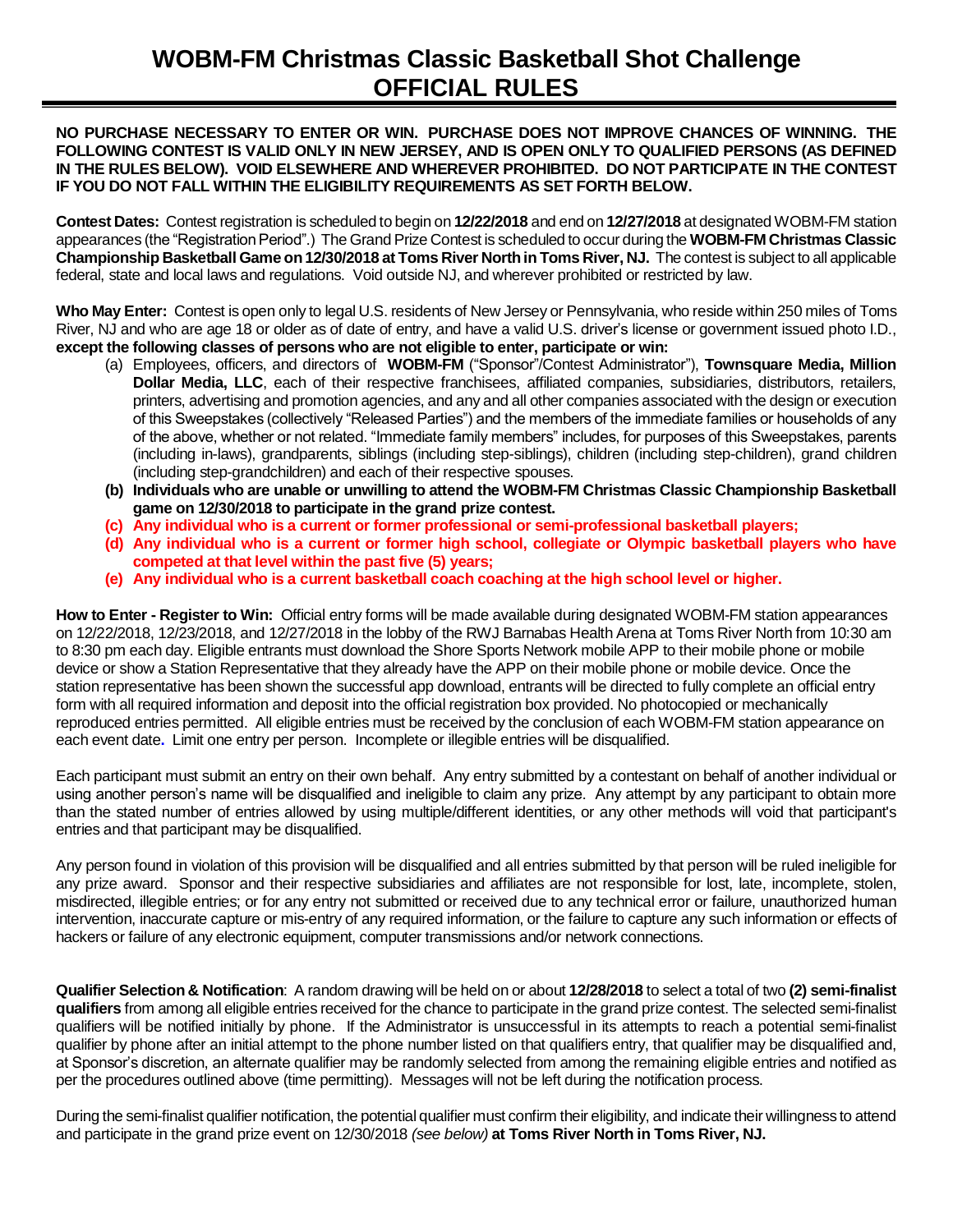**Maximum of one (1) qualifier per household. Semi-Finalist qualifier selection is non-transferable.** Any selected qualifier who does not meet the eligibility requirements, does not wish to participate in the grand prize contest, or who is unable or unwilling to attend the grand prize event in person will be disqualified. An alternate qualifier will be randomly selected per the procedures outlined above, time permitting. Decisions of judges in the selection of qualifiers, and all matters related to this contest are final.

Only the two**(2)** semi-finalist qualifiers selected and notified by sponsor will be eligible to participate. All other entrants are ineligible. Selected qualifiers must be present at the date, time and location as specified by sponsor for the chance to participate in the grand prize contest *(scheduled for 12/30/2018 at Toms River North)*. If a qualifier fails to appear by the required deadline they will be disqualified. Difficulties with getting to location to participate in the contest are not the responsibility of Sponsors.

• Sponsor reserves the right to reschedule the grand prize event date, for any reason, including inclement weather. Semifinalist qualifiers will be notified of any event rescheduling.

**Grand Prize Basketball Shot Contest – Finalist Selection (Maximum of 1 Finalist):** Each of the selected semi-finalist qualifiers who are present for the grand prize contest event will participate in a random drawing (through the use of envelopes or other Sponsor designated mechanism). One of the semi-finalist qualifiers will then be randomly determined as the official grand prize finalist. **Only the one (1) selected grand prize finalist, as solely determined and designated by the Contest Administrator, shall be eligible to participate in the grand prize basketball shot contest as outlined below.** All other semi-finalists are disqualified and ineligible to participate.

In order for a grand prize to be awarded, the designated finalist must first print and sign their full name on the official affidavit of eligibility prior to their attempt and then must successfully make the specified basketball shot (half-court shot), as required by these Official Rules. The exact distance of the shot, and location of shot attempt will be disclosed to the finalist by the contest administrator immediately prior to their attempt.

**Basketball Shot Attempt Requirements:** In order to claim the prize, the eligible finalist must successfully make the Basketball shot according to the following requirements:

- 1. **No Practice Allowed:** The finalist may not attempt any practice or warm-up basketball shots in any manner prior to their contest attempt on the designated event date.
- 2. **Demarcation Line:** The shot must be initiated from behind the designated demarcation line. The demarcation line will be clearly marked on the floor (half-court line);
- 3. The shot attempt must be initiated from the designated area on the floor of the court as specified by the contest administrator;
- 4. The finalist must use the standard MEN'S High School or NCAA basketball provided by Client/Sponsor.
- 5. The finalist may only have one attempt at the designated half-court shot. A foot fault (contestant's foot touching or crossing over the demarcation line) will disqualify any attempt. The finalist will not be allowed another attempt for any reason.
- 6. Once a shot is released, the ball may not come in contact with the playing surface or any part of the ceiling, and may not tip, bounce or deflect off of any surface, person or object (except the backboard or rim) prior to passing through the hoop. The shot must meet all criteria as a regulation basket according to all high school rules.

## **Prize Awards & Delivery:**

Semi-Finalist Prize: The semi-finalist who is present at the grand prize event, and are NOT selected as the grand prize finalist, will receive the semi-finalist qualifier prize award: **a \$100 gift card to a sponsor designated restaurant, subject to terms and conditions of issuing party's gift card policies.**

Finalist Consolation Prize – Missed Shot Attempt: If the grand prize finalist does not complete the grand prize winning basketball shot requirements, the selected grand prize finalist will receive the finalist consolation prize award of: **\$500 Cash.** If the finalist successfully completes the grand prize basketball shot, they will not receive the consolation prize.

Grand Prize: In the event of a successful 'Basketball Shot' as required by these Official Rules, the eligible finalist will be awarded the grand prize subject to approval and verification of compliance with these Official Rules. The grand prize is: **\$10,000 Cash.** 

**All prize awards are non-cumulative.** A maximum **(1)** grand prize will be awarded. All properly claimed prizes will be awarded. Prizes are non-transferable and no cash redemption or prize substitution allowed, except at sponsor's sole discretion or as provided herein. Sponsor reserves the right to substitute a prize of equal or greater value if an advertised prize becomes unavailable. Grand prize winner(s) will be required to complete and return a W-9 form *(if prize value exceeds \$600.00),* affidavit of eligibility, and liability/publicity release *(Tennessee residents need not sign publicity release)*, and present a valid driver's license and social security card before prize will be awarded. Winners of prizes greater than \$600.00 will be issued a 1099 form reflecting the value of the prize(s) and are responsible for paying all applicable taxes on prize(s).